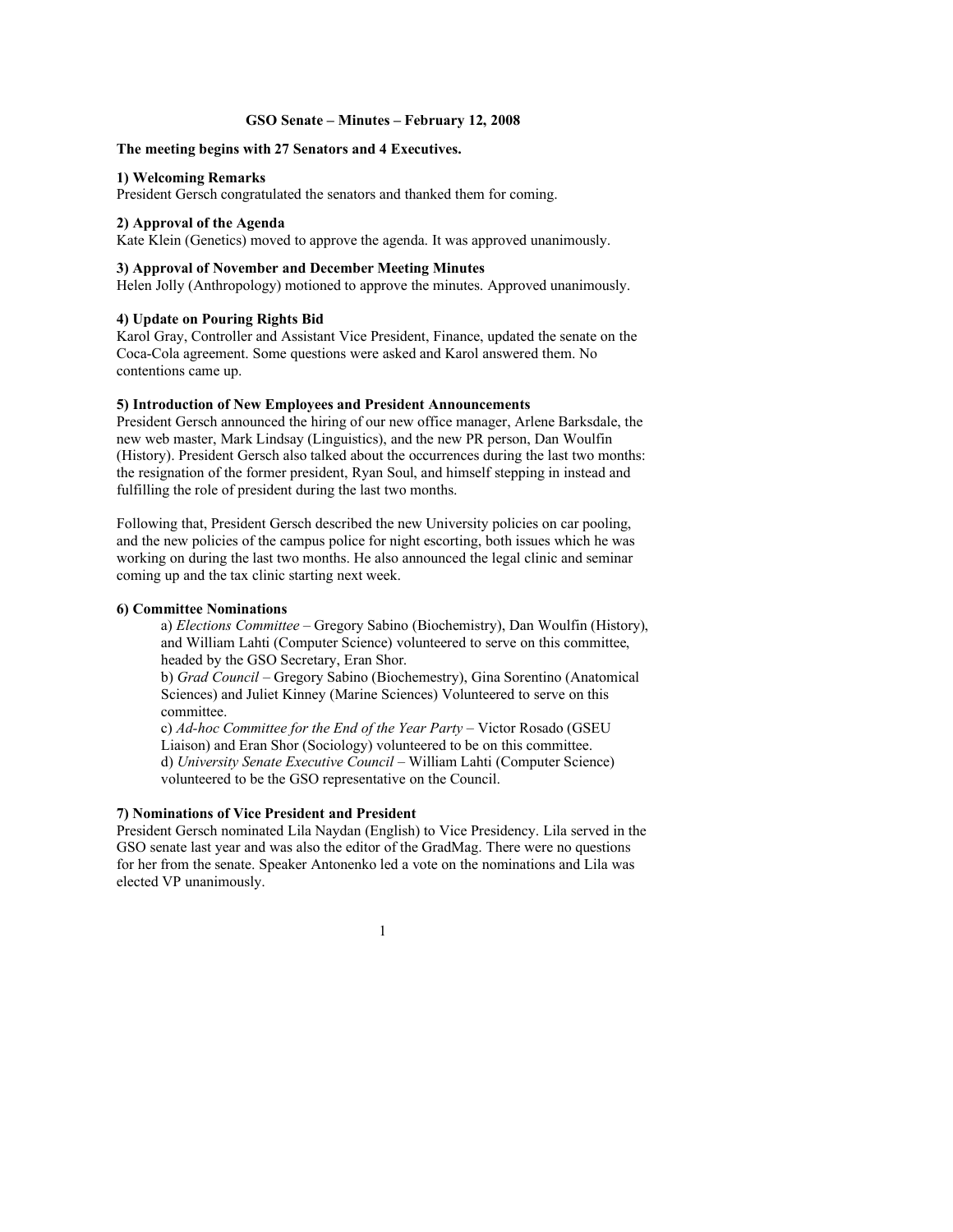Following this President Gersch announced his resignation. The GSO constitution determines that when the President resigns the VP becomes the President, so President Naydan read her oath.

President Naydan now went to nominate a new VP. She nominated Louis Esparza (Sociology), the former Secretary of the GSO, who is also writing a blog on the GradMag. Louis presented himself briefly, and then the senate voted on his nomination. His appointment was approved unanimously.

## **8) GradMag Report**

Eileen Chanza (English), the GradMag editor, presented the hard copy of the latest issue, distributed it to senators, and said a few words about the contents.

## **9) Stony Brook Council Report**

Speaker Antonenko presented the work of the Stony Brook Council. He attended the last meeting of the Council. He brought the resolutions of the GSO to the council and reported the actions of the GSO in general.

## **10) Clubs registration announcement**

Treasurer Longobardi presented the latest policy of club registration. Below is the memorandum from Alexandra Duggan, Director of Student Activities:

| To:   | Robert Gersch, Interim President of GSO<br>Luigi Longobardi, Treasurer of GSO |
|-------|-------------------------------------------------------------------------------|
| From: | Alexandra Duggan, Director of Student Activities                              |

Date: January 16, 2008

Subject: GSO Club Recognition Process

As per our conversation on Wednesday, January 16, 2008, all graduate student organizations will only have to attend the following 3 workshops in order to be recognized by Student Activities:

- 1. How to Start a New Club
- 2. Programming 101
- 3. Publicity and Marketing

All graduate clubs/organizations DO NOT have to attend 8 workshops in wrder to be recognized by Student Activities.

If you have any questions or concerns, please do not hesitate to contact me at alduggan@notes.cc.sunysb.edu or by phone at 632-7320.

Thank you

## **11) Internal Committee Reports**

#### a) Budget Committee

Treasurer Longobardi presented the GSO expenditures for last month and the amounts still available on the different lines. RAP expenditures are still going slowly, but more requests will hopefully kick in during the next few months.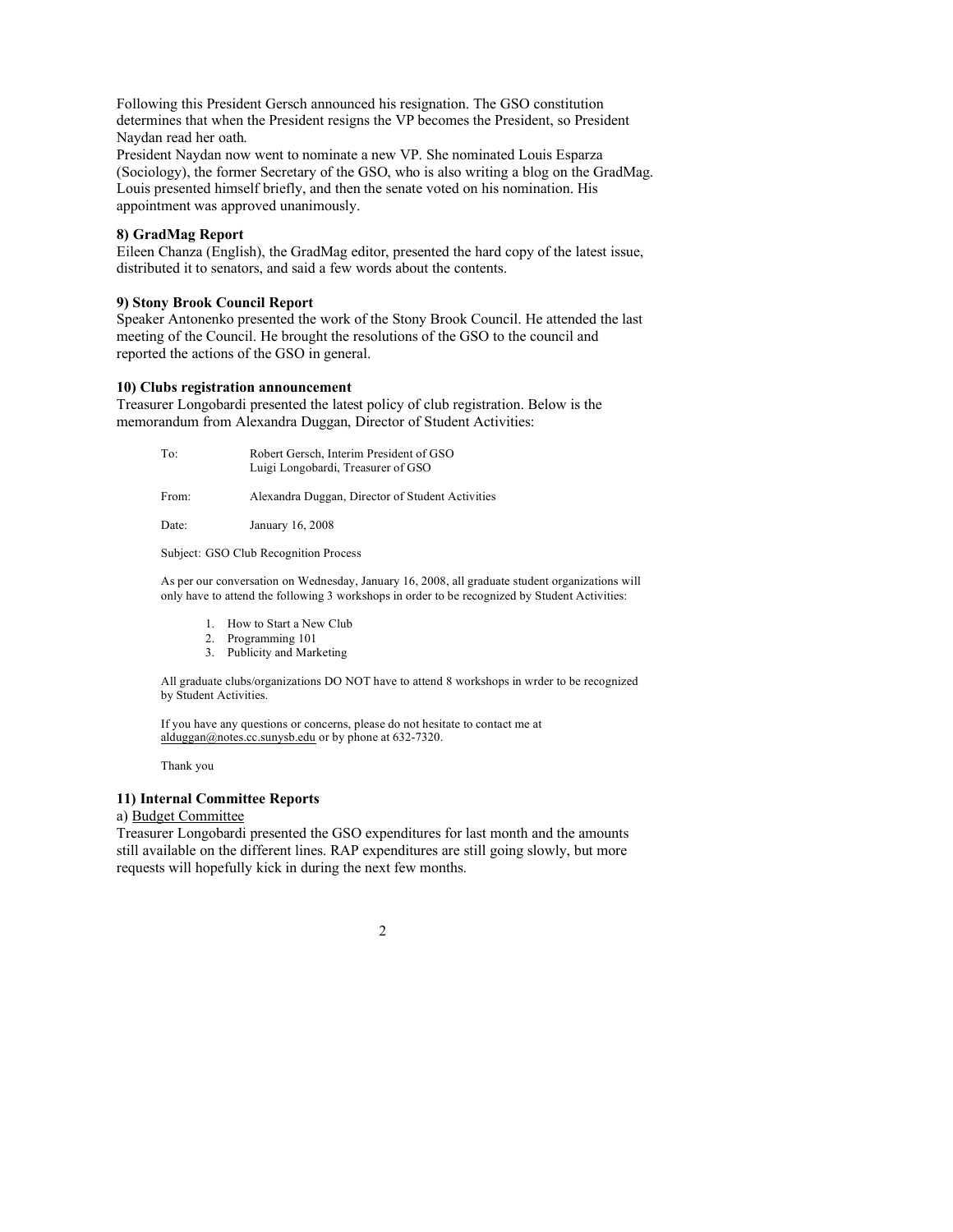The senate discussed a few requests for funding of events and conferences:

I. A representative from the Chinese Association asked for funding for the Chinese New Year Festival. She asked for \$1900 for the festival. William Lahti (Computer Science) motioned to approve the request. It was approved unanimously.

II. Dave Roelfs (Sociology) asked for \$1600 funding from the GSO (out of a total budget of \$4800) for the  $5<sup>th</sup>$  annual graduate student ethnography conference and a photo exhibition held by the Sociology department. Jose Colmenares (Materials Science) motioned to approve the request. It was approved unanimously.

III. A representative from the philosophy department asked for \$2000 for the first conference of the department (out of a total of \$6,354). The funding was approved unanimously.

IV. Representatives from the Gesture Group asked for funding for a Speaker's Series. They asked for \$1,020. Dave Roelfs (Sociology) motioned to approve the request and it was approved unanimously.

V. A representative from the Hispanic Languages and Literature asked for \$600 for the  $3<sup>rd</sup>$  Annual conference of the department. Kira Schuman (History) motioned to approve the request. It was approved unanimously.

VI. A representative from LACC asked for \$1000 for traveling to Manhattan and expenses for students. The request was approved unanimously.

\* Treasurer Longobardi next gave an update on a few changes that the GSO executive Council wishes to make to the budget: an extra expense for Grad Student Mixer (additional \$1000), additional budget for the GradMag (additional \$1400), a reduction in the budget to the tax clinic (\$1000 less), and adding \$1500 for a Seminar/Workshop Travel. Kate Klein (Genetics) motioned to approve the adjustment of the budget. The motion was approved unanimously.

Treasurer Longobardi also asked that the budget committee be authorized to recommend overspending. William Lahti (Computer Science) motioned to approve the request. It was approved unanimously.

Finally, Treasurer Longobardi asked to approve that Dave Roelfs (Sociology) will present instead of him during the GSO March meeting. It was unanimously approved.

#### b) GSELF Committee

Jose Colmenares (Materials Science) asked the senators to notify the GSELF Committee on anyone in their department that needs financial assistance. He presented suggestions for some changes in the GSELF by-laws. In accordance with the recommendation of the GSELF Committee, Mark Rice (History) motioned to approve an allocation of \$20,000 to bridge loans for a period of one year. The motion passed unanimously.

#### c) Rules and Constitution Committee

Speaker Antonenko asked the senate to approve a few modifications to the GSO GSO Internal Control Program (ICP). The changes were approved unanimously. Below are the changes that were approved: